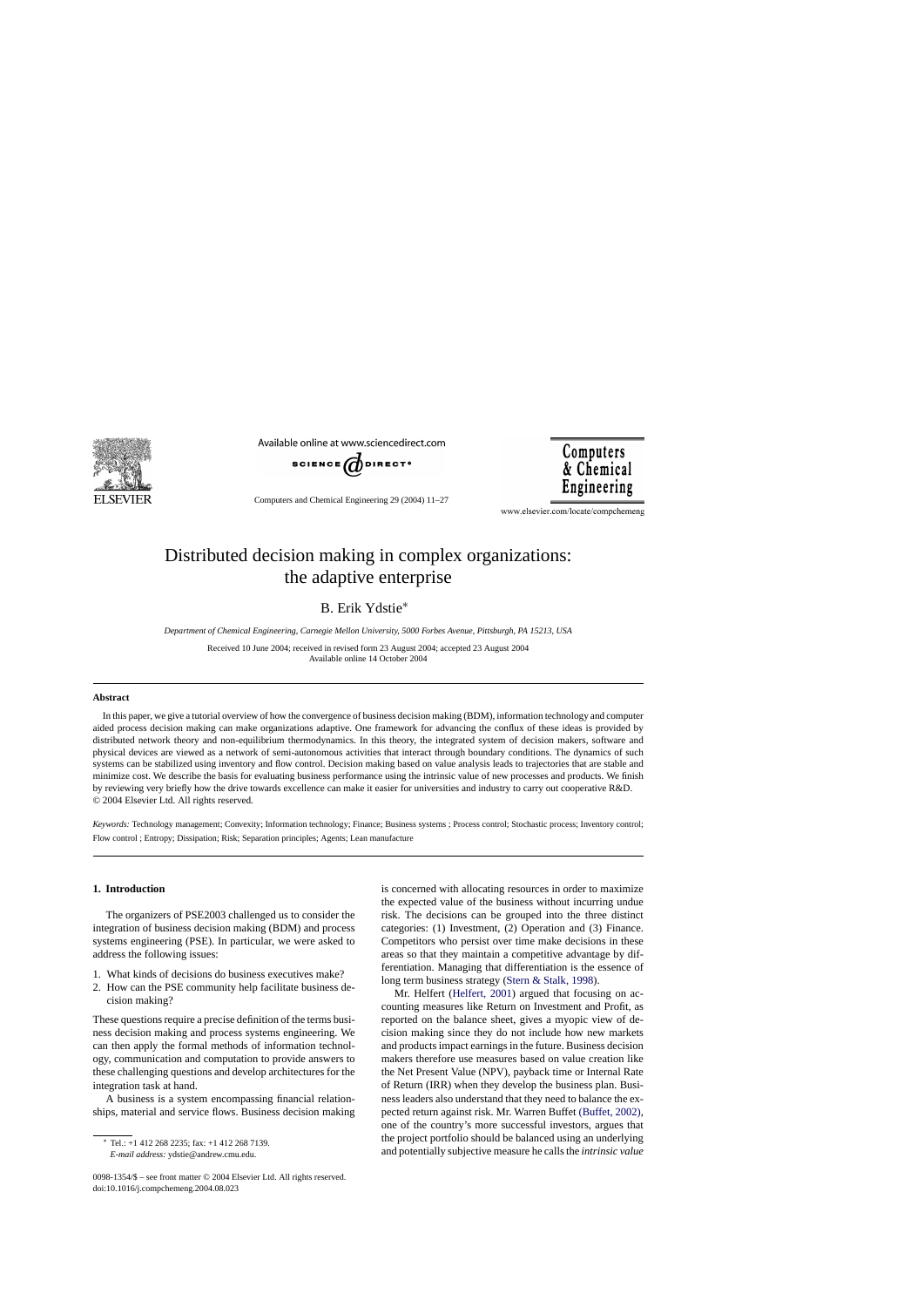which captures the multi-dimensional aspect of decision making.

The objective of the business leader is therefore two-fold: (1) He must develop a portfolio of processes and products to differentiate his company from the competition. (2) He must ensure that he has the management structure in place to execute plans in the best manner possible. The following four points, as highlighted by Mr. R. McNamara ([McNamara,](#page--1-0) [1995\),](#page--1-0) form the cornerstone principles for project management:

- 1. Defining clear business objectives,
- 2. Developing plans to achieve the objectives,
- 3. Systematically monitoring progress against the plan and
- 4. Adapting the objectives and the plans as new needs and opportunities arise.

A student of process systems engineering recognizes the feedback loop and sees how it provides adaptivity, stability and robustness properties that planning alone cannot provide.

The idea of modeling process decision making and industrial dynamics using feedback and dynamical systems theory is quite old and goes back to the pioneering work of Prof. Herb Simon<sup>1</sup> of Carnegie Mellon University [\(Simon,](#page--1-0) [1957\). H](#page--1-0)e studied the dynamics of enterprises using Laplace transform methods and developed the separation principle that plays a critical role in the development of modern process control systems. The study of industrial dynamics was advanced further by [Forrester \(1979\)](#page--1-0) who elucidated an instability in supply chains referred to as demand amplification. His ideas on feedback loops and systems theory formed the basis for very fruitful developments that continue to have a significant impact to this day [\(Sterman, 2000\).](#page--1-0)

What is new however, is the development of information technology (IT) systems encompassing extensive networks of hardware and software for data storage, information processing, computation and communication. IT is responsible for the most profound change to affect our industry since mass production became common early last century. The use of IT has led to enormous savings and improved efficiency. A well implemented IT system simplifies data entry, unifies information representations, keeps track of transactions, smoothes data flow and facilitates information exchange and control using highly distributed resources. These distributed networks integrate physics, computation and communication as they adapt and change as technology develops and new needs arise [\(Ydstie, 2002\).](#page--1-0)

Hierarchical business models, suitable for long production runs in static markets, have in the same manner given way to decentralized and flexible systems that allow innovation and continuous improvement. Distributed business systems, introduced under various guises like lean manufacturing, just in time production, total quality management (TQM), pull scheduling, six sigma, etcetera, have been developed to manage inventory, improve flexibility and reduce wastage ([Stadtler & Kilger, 2000;](#page--1-0) [Taylor & Brunt, 2000\)](#page--1-0). These techniques are implemented and adapted for use in almost all major US manufacturing industries and contribute towards faster turn around, lower inventory and improved cost structure for their supply chains.

In order to help business decision making, PSE research should therefore be aimed towards developing methods that are suitable for implementation in highly distributed environments and capable of dealing with the analysis and display of complex information. The problems we need to come to grips with are many and not limited to the following:

- 1. Multiple objectives need to be satisfied simultaneoulsy.
- 2. Decisions are usually discrete (go/no go).
- 3. Risk and uncertainty are important.
- 4. Modern organizations rely on highly distributed and decentralized decision making.
- 5. PSE tools need to be integrated into distributed communication and data base storage systems.
- 6. We need to develop clever methods to display key results. Decision makers usually rely on highly abstract information (often graphic) that capture key concepts and ideas. They rarely act on one single number, no matter how well it has been optimized.
- 7. Tools to address complex (hybrid/discrete/multi-scale) dynamics need to be developed.
- 8. Adaptivity and learning in complex systems and networks of physical processes need to be better understood.

In this paper, we model a business organization as a network of physical and computational activities coordinated over a high bandwidth communication network. We call such a network an *adaptive enterprise*. The adaptive enterprise should be flexible and agile so that it can respond to changing needs as the boundary conditions and even its internal structure changes. In this way, the enterprise acts as a complex adaptive system [\(Gell-Mann, 1994\).](#page--1-0) The very tentative technical ideas we put forward are based on our previous work on supply-chain management [\(Ydstie,](#page--1-0) Coffey, & Read, 2003), business decision making ([Ydstie &](#page--1-0) Jiao, 2003) and stability and control of distributed process systems [\(Ydstie & Alonso, 1997](#page--1-0)). In these papers, we sought to exploit self-stabilising and self-optimization principles derived from thermodynamic network theory and electrical circuits. The similitude between business finance and thermodynamics follow because:

- 1. Thermodynamic and business systems are input–output systems with behavior constrained by conservation laws. The cash balance plays the role of the first law of thermodynamics since cash is conserved. It is this property which allows us to develop a balances for income and cash flow.
- 2. There exists a concave extension which gives rise to dissipativity. In thermodynamics, concavity follows from the non-negative rate of entropy generation (there exists no

<sup>&</sup>lt;sup>1</sup> Nobel Prize in Economics, 1970.